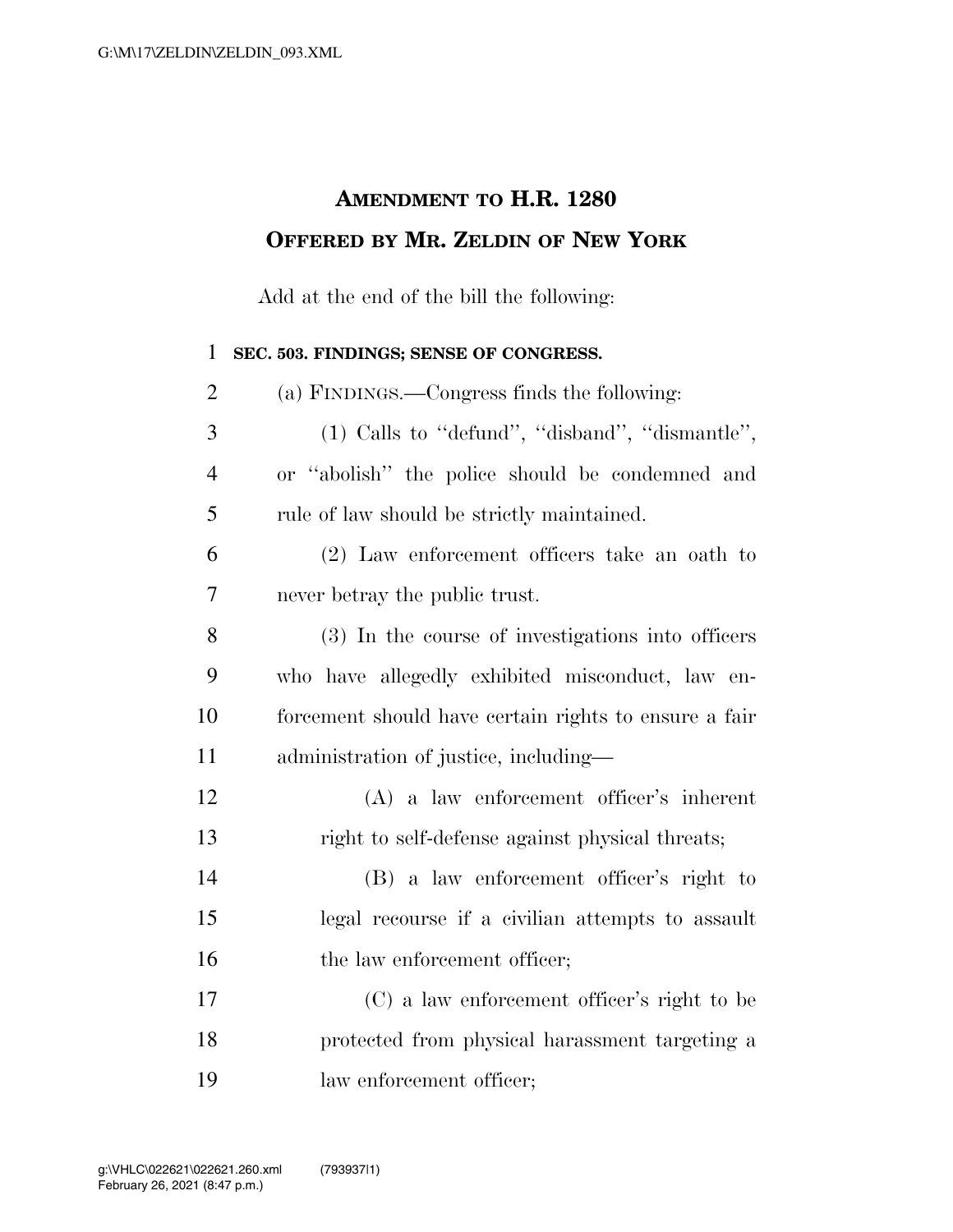| $\mathbf{1}$   | (D) a law enforcement officer's right to          |
|----------------|---------------------------------------------------|
| $\overline{2}$ | equipment necessary for personal protection;      |
| 3              | (E) a law enforcement officer's right to          |
| $\overline{4}$ | counsel and a union representative present at     |
| 5              | any interview conducted as part of an investiga-  |
| 6              | tion;                                             |
| 7              | (F) a law enforcement officer's right to be       |
| 8              | informed of the nature of the investigation be-   |
| 9              | fore any interview commences, including the       |
| 10             | name of the complainant and sufficient infor-     |
| 11             | mation to reasonably apprise the officer of the   |
| 12             | allegations;                                      |
| 13             | (G) during questioning in the course of an        |
| 14             | investigation a law enforcement officer's right—  |
| 15             | (i) to not be subjected to any offensive          |
| 16             | language;                                         |
| 17             | (ii) to not be threatened with depart-            |
| 18             | mental, civil, or criminal charges; and           |
| 19             | (iii) to not receive financial or pro-            |
| 20             | motional inducement;                              |
| 21             | (H) a law enforcement officer's right to a        |
| 22             | hearing, with notification in advance of the      |
| 23             | date, access to transcripts, other relevant docu- |
| 24             | ments, and evidence;                              |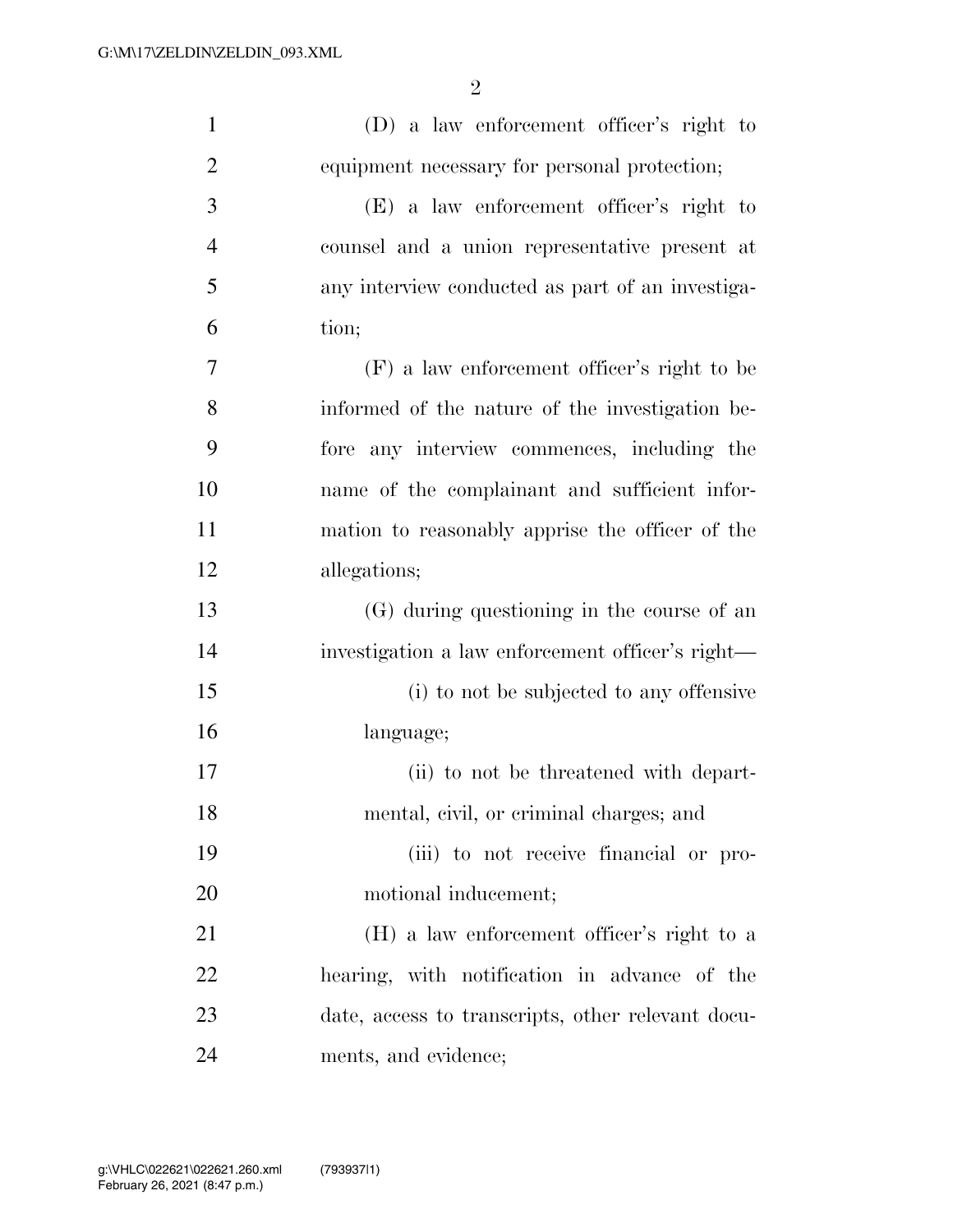(I) a law enforcement officer's right to have the opportunity to respond to adverse ac-cusations; and

 (J) a law enforcement officer's right to not be disciplined for exercising a Fifth Amendment right to remain silent unless granted immunity that such statements will not be used against the officer in any criminal proceeding.

 (4) In order to ensure these investigations are conducted in a manner that protects the public, re- spects the rights of law enforcement personnel, and is conducive to good order and discipline, States across the country are encouraged to adopt a ''Bill of Rights'' for law enforcement personnel for protec- tions related to investigation and prosecution arising from conduct during official performance of duties.

 (5) The law enforcement community protects our streets, acknowledges the rights of all Ameri-cans, and keeps citizens safe from harm.

 (6) Law enforcement officers are recognized for their public service to all, knowing they face ex- tremely dangerous situations while carrying out their duties.

 (7) A healthy and collaborative relationship be-tween law enforcement officers and the communities